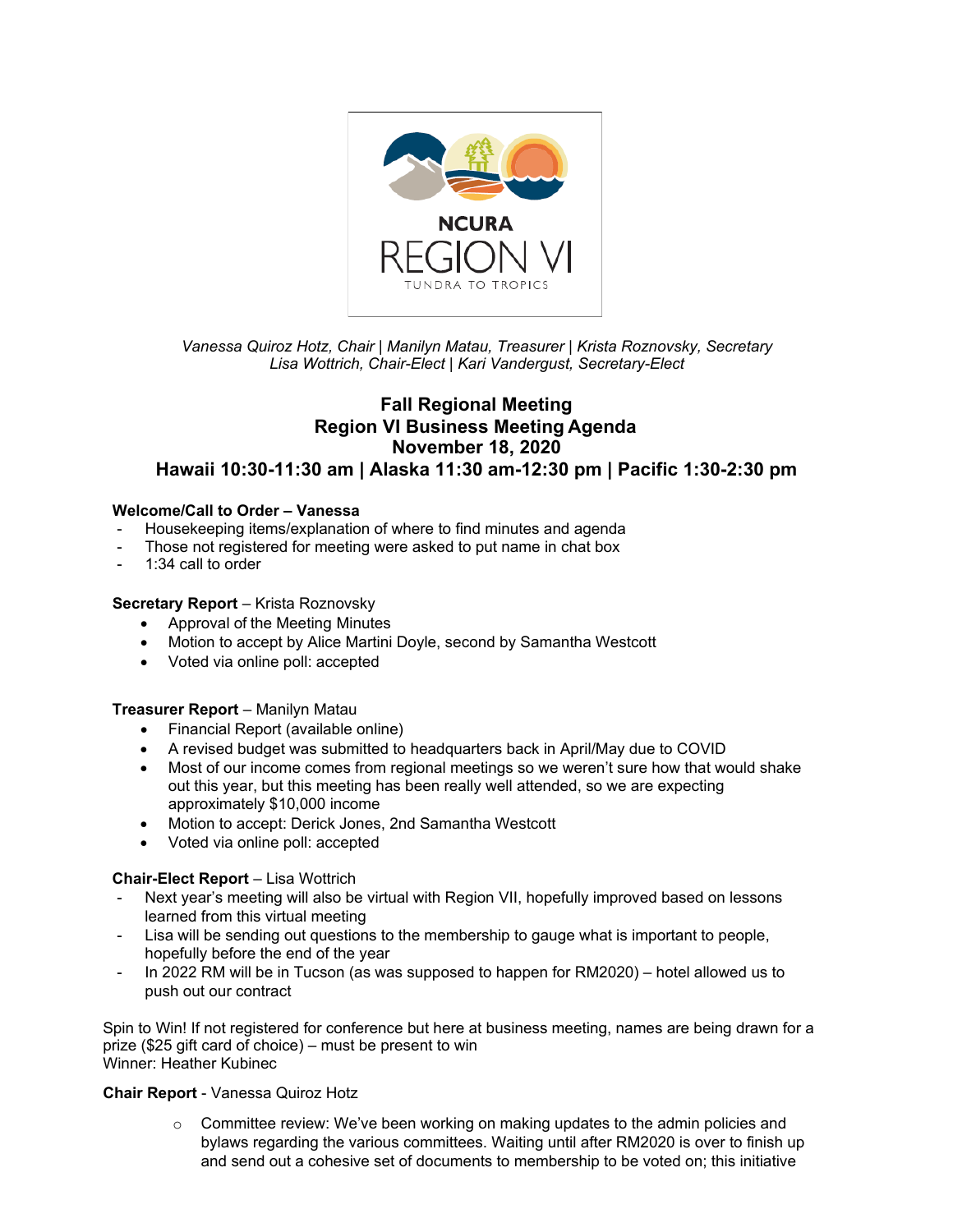unfortunately took a backseat due to COVID

- $\circ$  Joint partnership with Region VII: Lisa is still working on this and we'll redo the calendar of joint meetings moving forwards
- o Regional branding: we've been using a finalized logo for the region on minutes, emails and similar
- $\circ$  Repository for Region VI information: created g suite to be able to hold all of the documents so that each new slate of officers can come in and have access to everything. Kari Vandergust has been working on creating forms this year. Everything is centralized so that everyone who needs it has the appropriate access.
- $\circ$  We didn't forget about all the initiatives planned for 2020...but COVID happened.
- THANKS TO RAC this group of people has been a value to Vanessa great ideas and people who care about NCURA
- THANKS TO committee chairs lots of hard work put in this year despite COVID.
- Thanks to RM2020 program and logistics committee huge thank you to these people who have worked so hard to shift in-person meeting to virtual. Program committee has been great at coming up with new ideas to manage this and get the program out to people – we had considered canceling RM2020 all together but wanted to make sure everyone had the chance to network and come together.
- RM2020 recap:
	- $\circ$  495 registered people 26 states represented over 6 time zones. We were only hoping for 250 and are thrilled that people are willing to participate virtually!
	- o 153 attendees joined the New Member/New Attendee welcome
	- o 280 attendees joined the Welcome Session
	- o 23 sessions scheduled over 3 days
	- $\circ$  Gather. Town great opportunity to network and go into separate rooms. Thanks to all that joined – hope you had a good time! Some people have mentioned wanting to do this some more so will look at for next year
	- $\circ$  Day 2 reminders; halfway through. Keep attending and asking questions! Sip and paint tonight. Still accepting people in the event. Register at the help desk. Can paint digitally using ipads and tablets if you don't have the supplies!
	- $\circ$  Day 3 reminders: the last day. A number of session offerings remain. There will be a closing ceremony involving door prizes
	- $\circ$  Session evaluations: please submit these in eventpedia! This feedback is so important to helping us with next year's meeting. Not a lot of questions so quick and easy.

#### SPIN TO WIN #2 - Winner: Richard Brandt

#### **Regional Committee Chair Reports**

• Awards & Recognition Committee – Alice Martini Doyle

No travel awards given out for this meeting, which would have been in the form of covering registration fee.

Recognition award: Helen Carrier award presentation. Sam Westcott presents: so excited to see everyone and honored to present this award. This person is very dedicated to R6 and has done many things, treasurer/elect, RAC members, program committee, committee chairs, etc. Recipient is Csilla Csaplar.

Csilla spoke briefly to accept the award. Volunteers make NCURA successful and she is so grateful to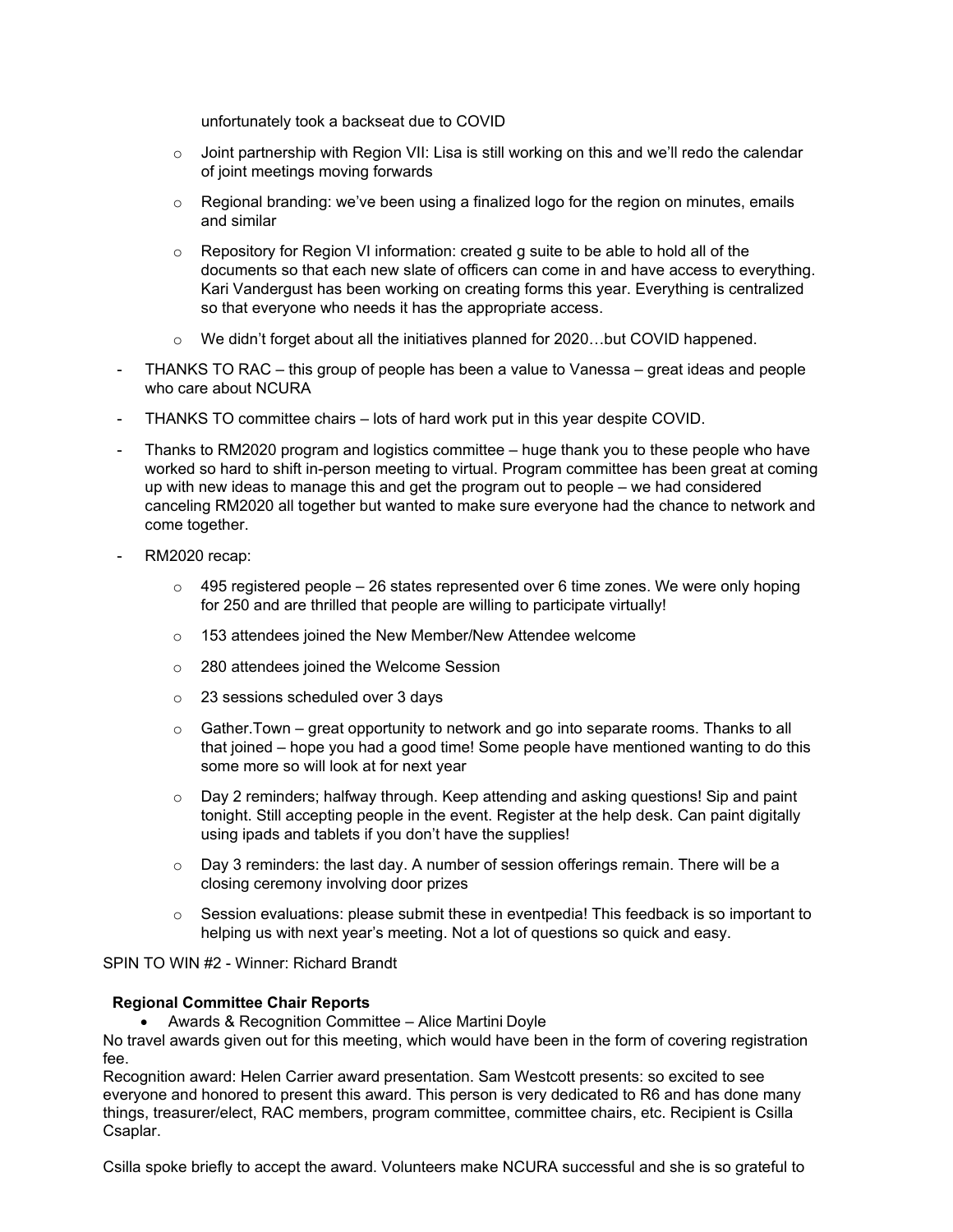everyone who helps move this org and our profession forward. Thank you so much to all who are willing to help.

- Education & Professional Development Committee Amanda Snyder
	- EPDC thanks to all committee members had hoped to have one in-person professional workshop this year (pre-award topics), had always been a matter of timing in the past then of course COVID happened. However, were able to open up some existing LeadMe sessions to address professional development within the region. Very exciting to be able to leverage something that was already going on. Planning on similar content for the future. If you have desire for any particular topic please reach out to EPDC. Want to continue moving forward in this new COVID reality.
	- LeadMe Program Derick Jones and Nancy Lewis
		- Nancy -There was a LeadMe reunion, very well attended and successful. Presenters – leaders from previous cohorts talked about their experiences and paths to leaderships. Trying to increase interest in program in tenth year (going into  $11<sup>th</sup>$ ) of program by showing where it has taken participants.
		- Derick 2020 cohort went to Puerto Rico, then came home and had stay at home orders due to COVID. Redesigned educational series in order to give tools for people to process and work in pandemic. Panel on working from home and making transition to virtual office. Brought in a dream coach to give tools on planning and how to use time productively. Workshops dealing with fear, and also research administrator day.
			- "Know your value" summit was very well attended and had great panelists- industry leaders to discuss how to know our value and have a voice in the workplace.
			- Yesterday was the final presentation. Requirements were changed to where participants had to discuss how to use 5 successful leadership practices in the pandemic. People have had a lot of challenges this year with COVID and these tools are helpful beyond just work. The first year in several that all students (12) graduated and we didn't lose a candidate to life events!
			- Going forward, there will be a virtual recruitment in order to give people additional info on LeadMe program and how it can benefit them. Apps for 2021 class will be coming out in the next month.
			- Former participants will be asked to help in recruiting the next cohort.
- Membership & Volunteer Committee Patrick Lennon on behalf of Mich Pane
	- Huge thank you to everyone who served this year. Like the other committees, started out with lots of ideas but that all fell by the wayside due to COVID.
	- Were able to pivot to virtual environment thanks to great ideas
	- Thanks to all that came to new member/attendee meeting! Very exciting number and turnout
	- Both region volunteers: 16 people on program committee, 16 virtual help desk volunteers; fantastic numbers of people willing to step up even when all have so many things on their plate. Looking forward to 2021 and at least now we have a better idea to prepare for virtual meetings and can do better next year.
- Nomination & Elections Committee Csilla Csaplár
	- Thanks to committee were able to field a strong slate of candidates due to hard work of these folks. Thanks so much for time and efforts and the people who participated in the election process.
	- 2021 officers have been elected
- Site selection committee Lisa Wottrich
	- o Thanks to all outgoing officers
	- $\circ$  Committee will reconvene again after RM2020 and have a report sometime next year
	- $\circ$  Will maybe establish charter and make this a permanent committee (ad hoc currently)